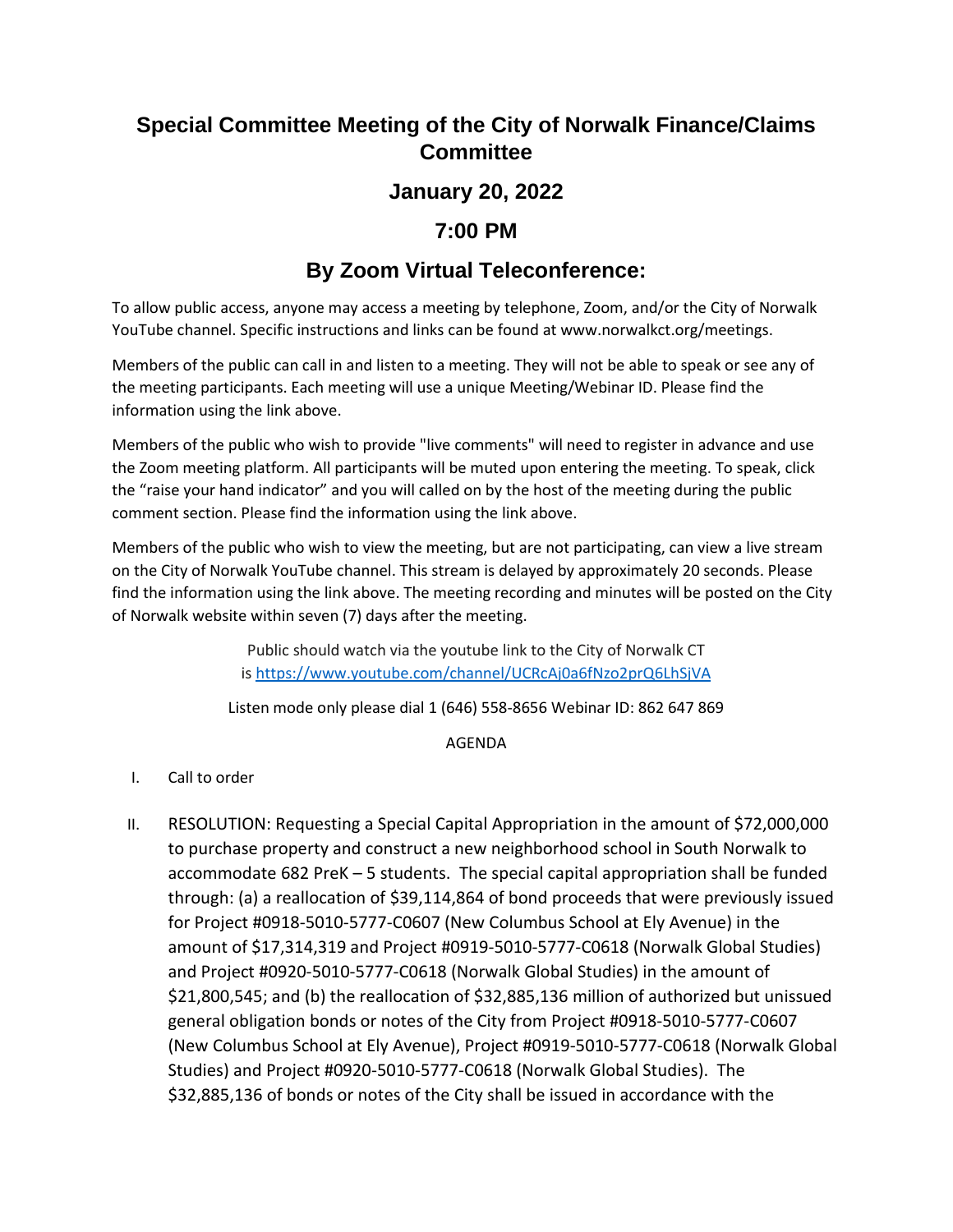provisions and terms set forth in the original bond resolutions that authorized the issuance of bonds or notes of the City for Project #0918-5010-5777-C0607 (New Columbus School at Ely Avenue) and Project #0919-5010-5777-C0618 (Norwalk Global Studies) and Project #0920-5010-5777-C0618 (Norwalk Global Studies).

- III. RESOLUTION: Close out of Project #0918-5010-5777-C0607 (New Columbus School at Ely Avenue) and deauthorize \$24,250,000 of authorized but unissued bonds for Project #0918-5010-5777-C0607 (New Columbus School at Ely Avenue).
- IV. RESOLUTION: Close out of Project #0919-5010-5777-C0618 (Norwalk Global Studies) and Project #0920-5010-5777-C0618 (Norwalk Global Studies) and deauthorize \$12,592,530 of authorized but unissued bonds for Project #0919-5010-5777-C0618 (Norwalk Global Studies) and Project #0920-5010-5777-C0618 (Norwalk Global Studies).
- V. Adjournment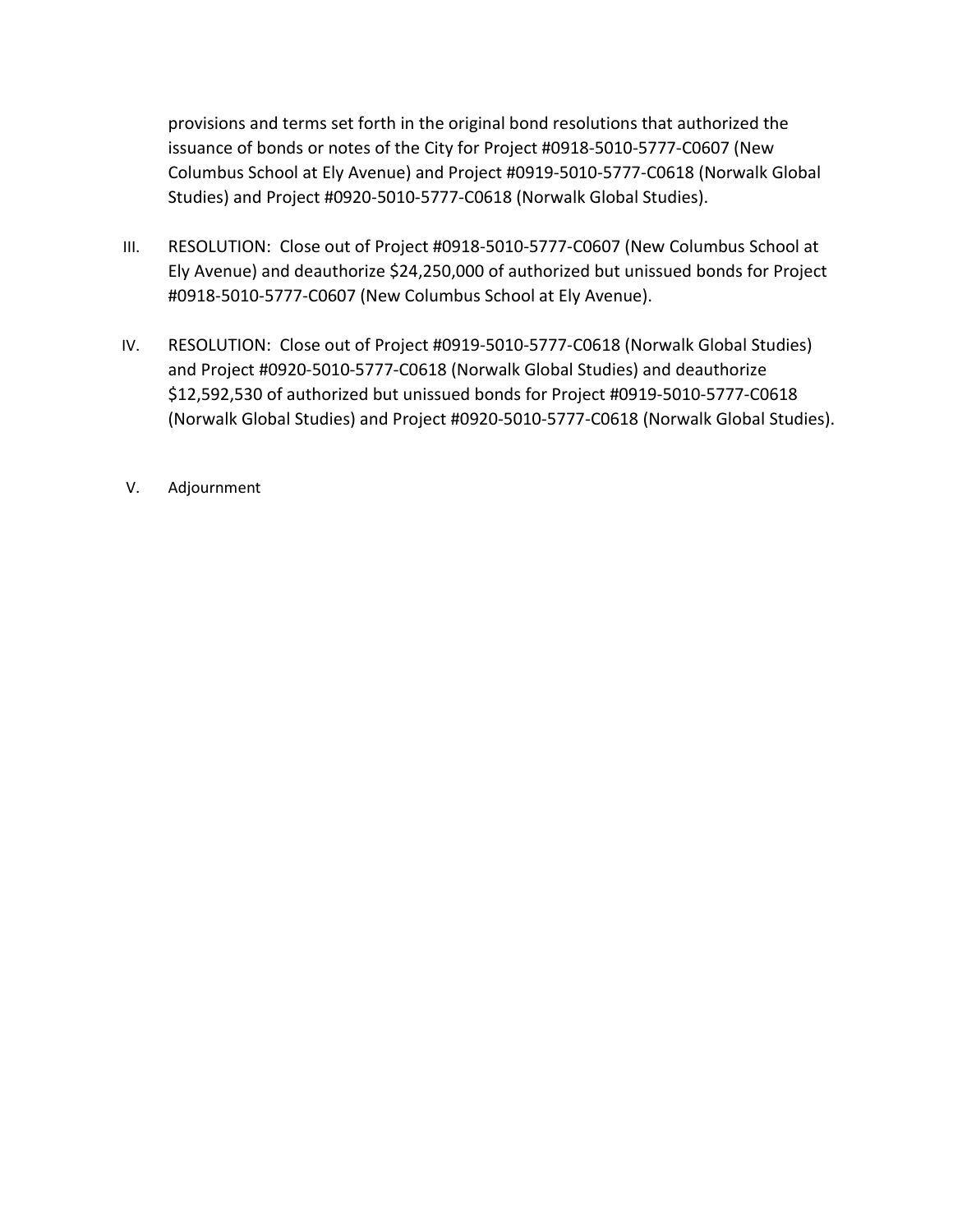

**CITY OF NORWALK Henry M. Dachowitz**  *Chief Financial Officer*  **hdachowitz@norwalkct.org** 

Mobile: 516-728-4991 Office: 203-854-7870

125 East Avenue, PO BOX 5125 Norwalk, CT 06856-5125

#### **MEMORANDUM**

| Date: | January 3, 2022                                                                                                                                        |
|-------|--------------------------------------------------------------------------------------------------------------------------------------------------------|
| To:   | Harry Rilling, Mayor<br>The Members of the Board of Estimate & Taxation<br>The Members of the Planning Commission<br>The Members of the Common Council |
| From: | Henry Dachowitz, Chief Financial Officer                                                                                                               |
| Re:   | Special Capital Appropriation for the New Norwalk Neighborhood<br>School in South Norwalk                                                              |

Attached is a request from the Board of Education for a Special Capital Appropriation in the amount of \$76.0 million to acquire a suitable parcel of land in South Norwalk for the construction of a new 682 student PreK-5 South Norwalk Neighborhood School.

The Finance Department recommends the approval of this Special Appropriation request.

#### **ACTION REQUESTED:**

- 1. RESOLUTION : Close out of Project #0918-5010-5777-C0607 (New Columbus School at Ely Avenue and Project #0919-5010-5777-C0618 and Project#0920- 5010-5777-C0618 (Norwalk Global Studies.
- 2. RESOLUTION: Requesting a Special Capital Appropriation in the amount of \$72.0 million to purchase the property and construct a new neighborhood school in South Norwalk to accommodate 682 PreK – 5 students